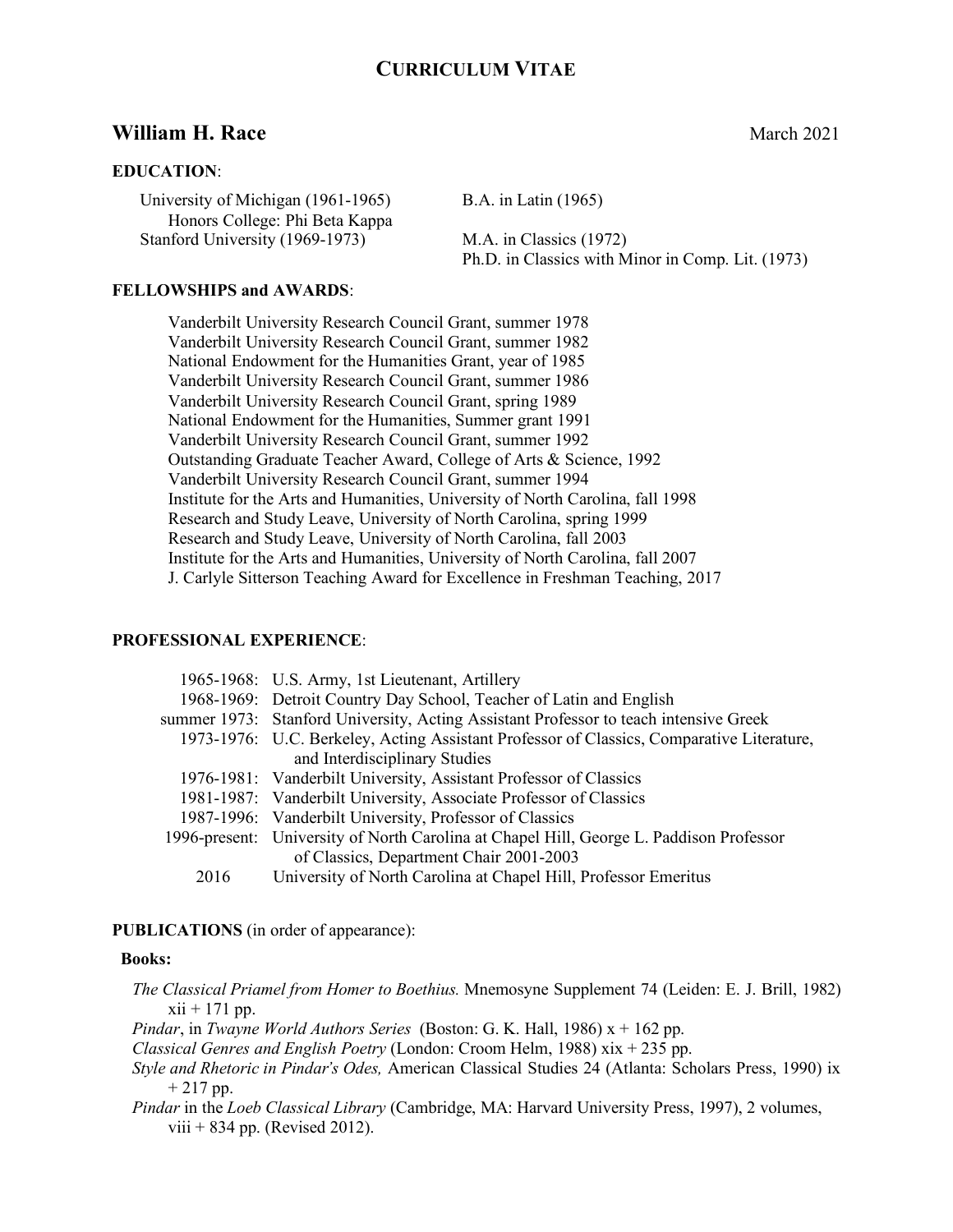- *Apollonius Rhodius, Argonautika, Book 3*, (Bryn Mawr: Bryn Mawr Commentaries, 2003; 2nd ed. 2009) vi  $+ 111$  pp.
- *Pindar: Olympian Odes* (Athens: Kotinos, 2004) xxviii + 144 pp.
- *Apollonius Rhodius: Argonautica* in the *Loeb Classical Library* (Cambridge, MA: Harvard University Press,  $2008$ ) xxxii + 511 pp.
- *Menander Rhetor [Dionysius of Halicarnassus]: Ars Rhetorica* in the *Loeb Classical Library* (Cambridge, MA: Harvard University Press, 2019)  $x + 466$  pp.

#### **Articles:**

- "*Odes* 1.20: An Horatian *Recusatio*," *California Studies in Classical Antiquity* 11 (1978) 179-196.
- "*Panathenaicus* 74-90: The Rhetoric of Isocrates' Digression on Agamemnon," *Transactions of the American Philological Association* 108 (1978) 175-185.
- "Shame in Plato's *Gorgias*," *The Classical Journal* 74 (1979) 197-202.
- "The End of *Olympia* 2: Pindar and the *Vulgus*," *California Studies in Classical Antiquity* 12 (1979) 251-267.
- "Some Digressions and Returns in Greek Authors," *The Classical Journal* 76 (1980) 1-8.
- "*Prole parata* at Tibullus 1.10.39," *American Journal of Philology* 102 (1981) 146-147.
- "Pindar's 'Best is Water': Best of What?" *Greek, Roman, & Byzantine Studies* 22 (1981) 119-124.
- "The Word καιρός in Greek Drama," *Transactions of the American Philological Association* 111 (1981) 197-213.
- "Aspects of Rhetoric and Form in Greek Hymns," *Greek, Roman, & Byzantine Studies* 23 (1982) 5-14. *A Commentary on Plato's Lysis.* Bryn Mawr Commentaries (1983).
- "'That Man' in Sappho *fr*. 31," *Classical Antiquity* 2 (1983) 92-101.
- "Two Pindaric Passages: *Pyth.* 5.55 and *Pyth*. 10.21-22," *American Journal of Philology* 104 (1983) 178-188.
- "Negative Expressions and Pindaric ποικιλία," *Transactions of the American Philological Association*  113 (1983) 95-122.
- "Pindar's Heroic Ideal at *Pyth*. 4.186-187," *American Journal of Philology* 106 (1985) 350-356.
- "*P*. *Oxy*. 2438 and the Order of Pindar's Works," *Rheinisches Museum* 130 (1987) 407-410.
- "Pindaric Encomium and Isokrates' *Evagoras*," *Transactions of the American Philological Association* 117 (1987) 131-155.
- "Climactic Elements in Pindar's Verse," *Harvard Studies in Classical Philology* 92 (1989) 43-69.
- "Classical and Romantic Poetic Journeys," *Classical and Modern Literature* 10 (1989) 27-45.
- "Sappho, *fr*. 16 and Alkaios, *fr*. 42: Romantic and Classical Strains in Lesbian Lyric," *The Classical Journal* 85 (1989) 16-33.
- "Elements of Style in Pindaric Break-Offs," *American Journal of Philology* 110 (1989) 189-209.
- "The Six Crowns at Pindar, *Isthmian* 1.10-12," *Greek, Roman, & Byzantine Studies* 30 (1989) 27-39. "How Greek Poems Begin," *Yale Classical Studies* 29 (1992) 13-38.
- "Carpe Diem," "Complaint," "Dithyramb," "Ekphrasis," "Encomium," "Lament," "Melic Poetry," "Paean," "Priamel," "*Recusatio*," and "Stichomythia" in *The New Princeton Encyclopedia of Poetry and Poetics* (Princeton: Princeton University Press, 1993).
- "First Appearances in the *Odyssey*," *Transactions of the American Philological Association* 123 (1993) 79-107.
- "Poetic Fare and Poetic Taste: From Pindar to Housman," *Hellas* 7 (1996) 15-40.
- "Pindar" in *Dictionary of Literary Biography*, Vol. 176 (Detroit 1997) 278-284.
- "Explanatory δέ-clauses in the *Iliad*," *The Classical Journal* 95 (2000) 205-227.
- "The Limitations of Rationalism: Sophocles' Oedipus and Plato's Socrates," *Syllecta Classica* 11 (2000) 89-105.
- "Some Visual Priamels from Sappho to Richard Wilbur and Raymond Carver," *Classical and Modern Literature* 20 (2001) 1-15.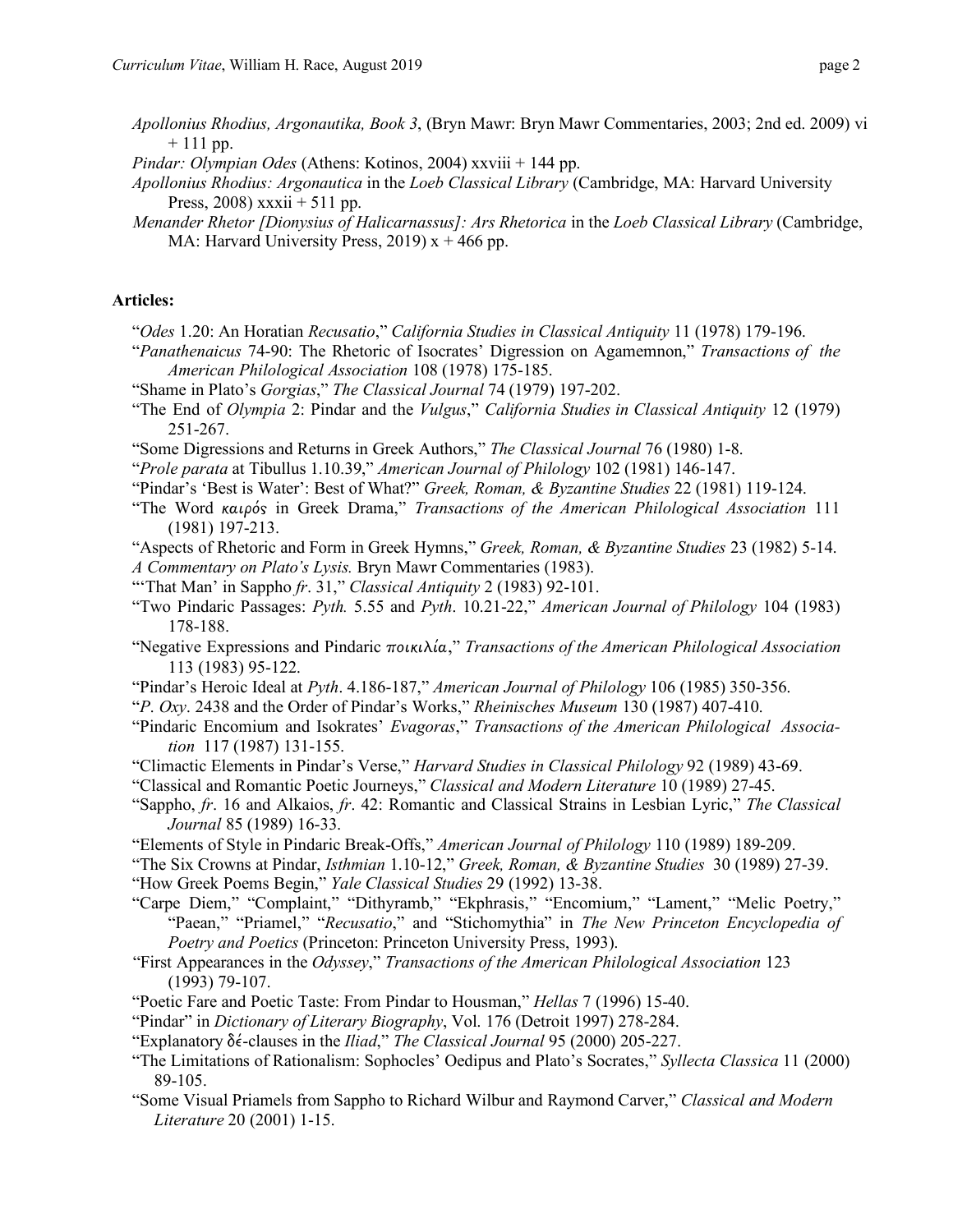- "Bacchylides" and "Pindar" in the *Encyclopedia of the Ancient World* (Pasadena CA: Salem Press, 2002) pp. 328-329 and 904.
- "Framing Hyperbata in Pindar's Odes," *The Classical Journal* 98 (2002) 21-33.
- "Elements of Plot and the Formal Presentation in Pindar's *Olympian* 12," *The Classical Journal* 99 (2004) 373-394.
- "Greek Lyric Poet Pindar Dies" in M. W. Chavalas, ed. *Great Events from History: The Ancient World, Prehistory-476 C.E*. (Pasadena CA: Salem Press, 2004), Vol. I, pp. 464-466.
- "Pindar's *Olympian* 11 Revisited Post Bundy," *Harvard Studies in Classical Philology* 102 (2004) 69-96.
- "The Process of Developing a Publishable Paper in Classics: An Illustrative Example and Some Suggestions," *The Classical Journal* 100 (2005) 301-305.
- "Rhetoric and Lyric Poetry" in I. Worthington, ed., *A Companion to Greek Rhetoric* (Oxford: Blackwell, 2007), 509-525.
- "Apollonius Rhodius," in *The Literary Encyclopedia*, on-line at www.LitEncyc.com. 2009.
- "Horace's Debt to Pindar," in G. Davis, ed. *Blackwell Companion to Horace*, (Blackwell: Malden MA, 2010) 147-173.
- "Pindar," in *Classical and Medieval Literature Criticism* (Columbia SC: Layman Poupard, 2012). "Achilles' κῦδος in *Iliad* 24," *Mnemosyne* 67 (2014) 707-724.
- "Phaeacian Therapy in Homer's *Odyssey*," in P. Meineck & J. D. Konstan, edd., *Combat Trauma and the Ancient Greeks* (New York: Palgrave, 2014) pp. 47-66.
- "The Art and Rhetoric of Lucian's *Hippias*," *Mnemosyne* 70 (2017) 223-239.

### **(to appear):**

"Translating Apollonius Rhodius," in R. Scodel, ed., *Companion to Apollonius Rhodius* (20 pp. in typescript).

# **(reprints and translations):**

- Text and Translation of my Loeb edition appeared in ΠΙΝΔΑΡΟΥ ΟΛΥΜΠΙΟΝΙΚΟΙ ΑΠΟ ΤΟΥΣ ΚΩΔΙΚΕΣ 1062 ΚΑΙ 1081 ΤΗΣ ΕΘΝΙΚΗΣ ΒΙΒΛΙΟΘΗΚΗΣ ΤΗΣ ΕΛΛΑΔΟΣ, K. N. Anagnostopoulos, ed. (Athens: ΕΛΤΑ, 2004).
- ΠΙΝΔΑΡΟΣ: Ο Ποιητής και το έργο του (Athens: Iorgos Dardanos, 2006), 293 pp. A revised, reissue of my *Pindar* (1986) translated into Greek by Maria Tsatsou, edited with a bibliographical essay by Andreas Markantonatos.

### **(newspaper articles):**

"How Ancient Games Differed from the New," *Athens News*, August 24, 2004. "The Poet who Spoke for Greece," *Athens News*, August 26, 2004.

# **(in preparation):**

A Loeb Library edition of Maximus of Tyre's *Orations*.

# **SERVICE & MEMBERSHIP IN PROFESSIONAL ASSOCIATIONS**:

**Phi Beta Kappa,** Executive Committee, Alpha Chapter of Tennessee (1993-1996) **American Philological Association** Chair, Editorial Board for Textbooks (1990-1992) Vice President for Program (1999-2003) **Classical Association of the Middle West and South**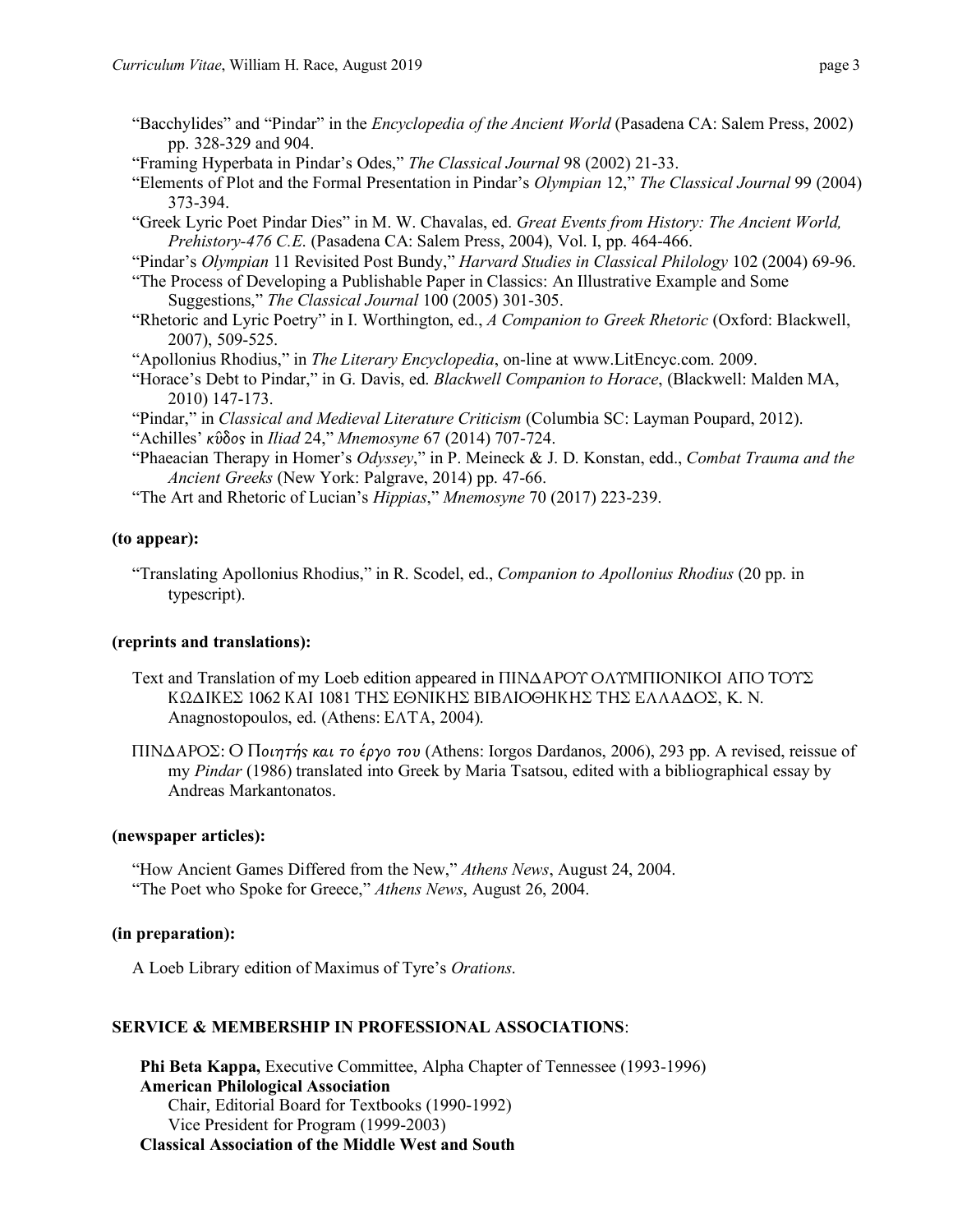President, Southern Section (1990-1992) Editorial Board, *The Classical Journal* (1991-1998) President (1995-1996) Committee for Outstanding Publication (2001-2004) **American Journal of Philology** (Editorial Board 1996-2001) **Studies in Philology** (Editorial Board 2003- ) **Essays in Arts and Sciences** (Editorial Board 2003- 2006) **Committee to Visit the Department of Classics, Harvard University** (2004-2007) **Tennessee Classical Association** (Secretary-Treasurer, 1987-1995) **North Carolina Classical Association American Institute of Archaeology American Classical League Vergilian Society International Plutarch Society**

#### **HONORS THESIS, M.A. THESIS, AND PH.D. DISSERTATION COMMITTEES:**

- Keyne Cheshire, M.A. Thesis, *Structure and Meaning in Callimachus' Hymn to Zeus* (Committee Member) 1997.
- Tina Hansen, M.A. Thesis, *The Nymph Kyrene: A Touchstone for the Women in Pindar's Epinikians* (Director) 1997.
- Christine Clarkson, M.A. Thesis, *A Commentary on Pythian 8 of Pindar* (Director) 1998.
- Hugh Cayless, Ph.D. Dissertation, *The Rhetoric of Praise in Poetry from Theocritus to Ovid* (Director) 1999.
- Jeremy Leftt, Honors Thesis, *Descriptive Devices in the Portrayal of Characters in* The Iliad *and* War And Peace (Director) 1999.
- John Carella, Honors Thesis, *Divine Causes in Herodotus and Thucydides* (Director) 2001.
- Katherine Dickson, Honors Thesis, *Thucydides and his Cold War Interpreters* (Committee Member) 2001.
- Keyne Cheshire, Ph.D. Dissertation, *The Form and Meaning of Callimachus' Hymns 1 and 2* (Director) 2001.
- Richard Davis, M.A. Thesis, *Virtue and Praise in Pindar's Pythian 5* (Director) 2001.
- Norman Sandridge, M.A. Thesis, *The Redemption of the Embittered Outcast in Sophocles* (Director) 2001.
- Jennifer Hoffman, M.A. Thesis, *Est Modus In Rebus: Limits, Boundaries, and the Golden Mean in the Satires and Odes (Books 1-3) of Horace* (Committee Member) 2002.
- Lora H. Holland, Ph.D. Dissertation, *Worshiping Diana: The Cult of a Roman Goddess in Italy* (Committee Member) 2002.
- Cole Locklear, Honors Thesis, *Construction of Character in Cicero's Pro Ligario*, (Committee Member) 2002.
- Carrie Mash, M.A. Thesis, *Eros and Gender in the Idylls of Theocritus* (Director) 2003.
- Julie Kirklin, Honors Thesis, *Sheep and Shepherd Imagery in Literature: Homer Through the Early Christian Period* (Director) 2003.
- Janice Koelb, Ph.D. Dissertation, *Description as Figuration* (Committee Member) 2004.
- David M. DeWeese, Honors Thesis, *Time in the Gospel of John: An Exploration* (Director) 2004.
- Shane Hawkins, Ph.D. Dissertation, *Hipponax's Iamboi: Studies in Language, Poetics, and Culture* (Director) 2004.
- Sydnor Roy, M.A. Thesis, *Stasis and the Construction of the State* (Committee Member) 2005.
- Erika Zimmermann, M.A. Thesis, *Focalization in Thucydides' Sicilian Expedition* (Committee Member) 2005.
- Patrick Miller, Ph.D. Dissertation, *Purity of Thought: Dualism and Divination in Greek Philosophy* (Committee member) 2005.